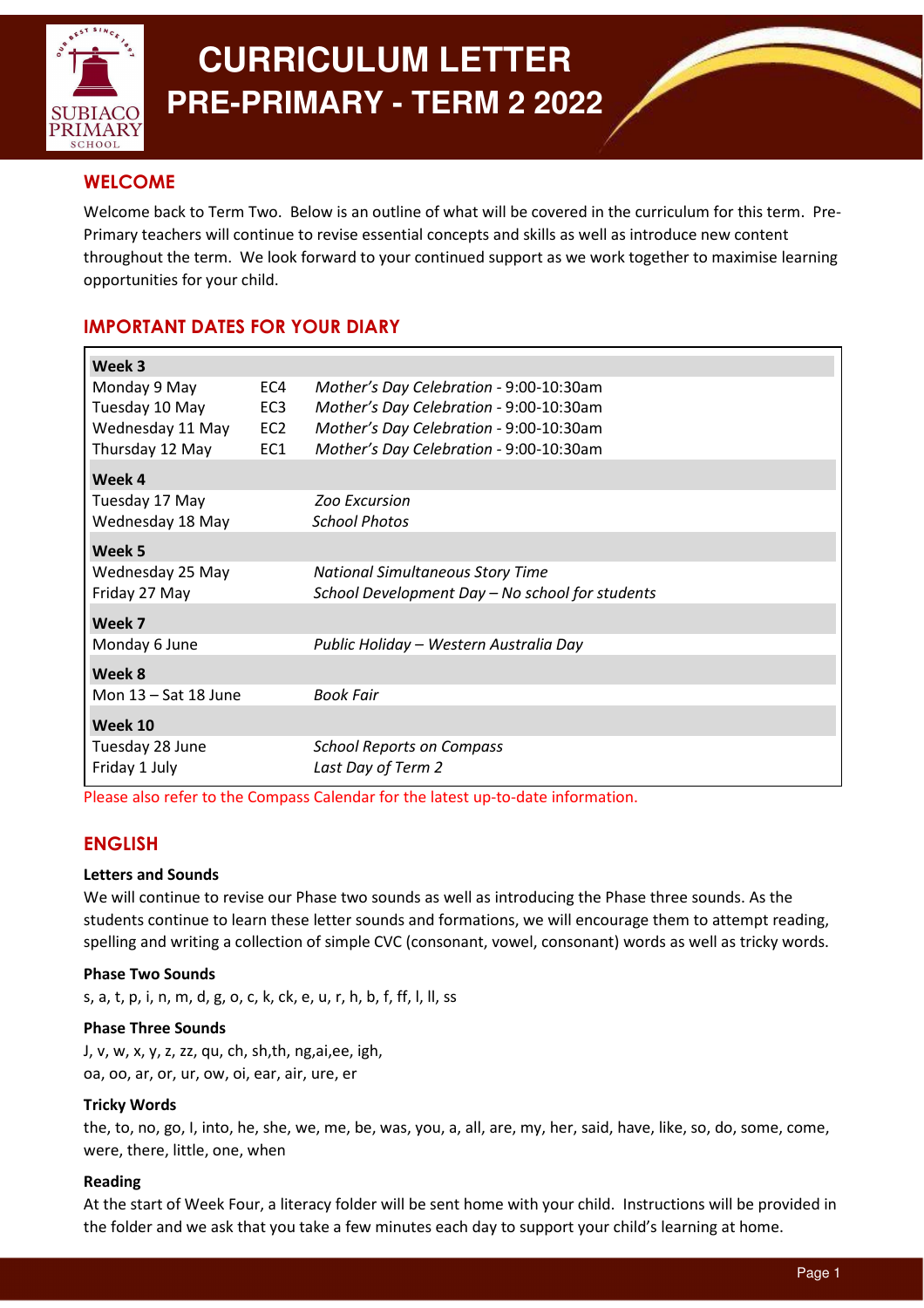#### Library

All students are required to bring a library bag to school to safely transport their books between school and home. Borrowed books must be returned before any further books can be borrowed. Your child's designated library day is:

ECE 3 – Tuesday ECE 1, ECE 2, ECE 4 – Friday

#### Oral Language

Throughout Term Two, all students will be provided with various speaking and listening opportunities. Please help your child to prepare for their news. See your child's class roster for instructions.

#### **Handwriting**

This term, we will continue to revise and practise producing accurate letter formations using each letter's correct starting point and that they are written in the right direction. These experiences will assist the students to develop confidence in their independent writing attempts.

#### MATHEMATICS

The students will continue to be involved in many hands on and interactive mathematics experiences.

This term in Number we will be learning:

- Number recognition read, write and recognise numerals up to 20
- Counting forwards and backwards from any starting point and using a number line
- Exploring simple addition and subtraction
- Maths vocabulary such as forward, backward, addition, numeral, tally, bonds

This term in Measurement and Geometry we will be learning:

- Comparing and ordering objects based on length, weight and capacity
- Measurement vocabulary such as capacity, hefting, longer, shorter
- Recognise and describe properties of 3D shapes

This term in Statistics and Probability we will continue interpreting the data collected with our daily question. We will be representing these numbers in a variety of ways, including tally marks and ten frames.

# HUMANITIES AND SOCIAL SCIENCES (HASS)

As part of our History unit of work, this term we will continue to focus on our families, celebrations we participate in and our lives past and present. This term we will be recognising ANZAC Day, NAIDOC Week and Mother's Day with a special in-class celebration in Week Four.

In Geography, we will be exploring our community and identifying special landmarks and features, within our school grounds, classroom and neighbourhoods.

#### **SCIENCE**

This Term in Science, our focus will be learning about the weather as well as the environment in which we live.

Students will be participating in sensory investigations, observing weather patterns and discussing how these patterns affect their daily lives.

We will be learning about and investigating the six Noongar seasons whilst comparing similarities and differences between seasons.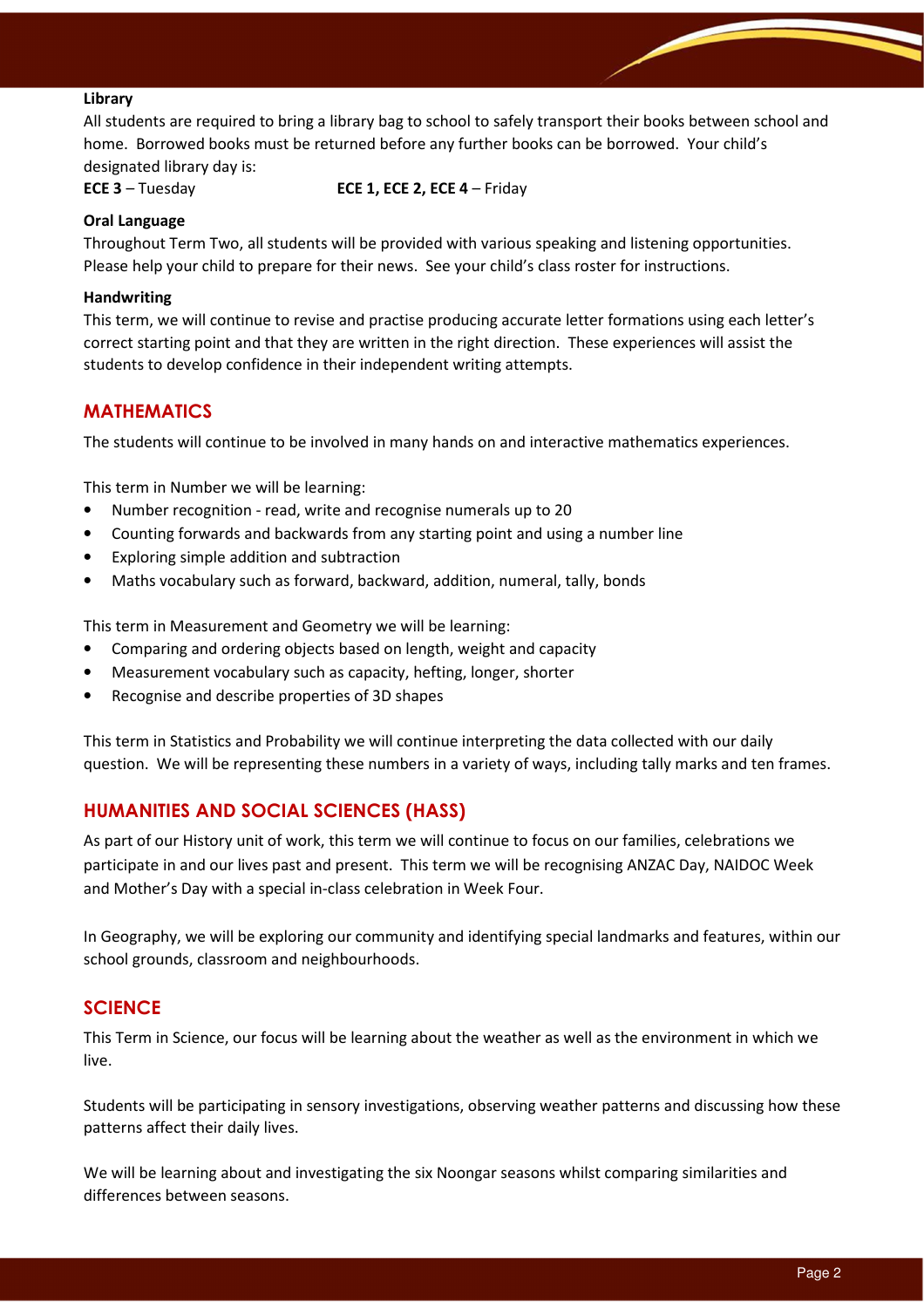# STEAM (Science, Technology, Engineering, Arts, Mathematics)

STEAM challenges allow the students to participate in authentic learning opportunities where they are encouraged to think critically and creatively, apply problem solving skills and to actively reflect on their learning and achievements. Through the term we will engage the students in a range of small group STEAM challenges with our topic of Fairy Tales.

This term we would like to request items which would be suitable for a tinker or woodwork table such as old keyboards, screw drivers, wood off cuts, screws, nails etc. Please ensure that containers are in a clean condition. We are also always seeking toys which your children no longer use such as duple, lego, playdough toys, assorted figurines, puzzles etc to assist us with our class programs.

# **TOPICS**

Our topics for this term are as follows:

- $\checkmark$  ANZAC Day
- $\checkmark$  Mother's Day
- $\checkmark$  Fairy Tales
- $\checkmark$  Zoo Animals with an excursion to Perth Zoo
- $\checkmark$  Noongar Seasons linking with our Science topic
- $\checkmark$  NAIDOC week

## PHYSICAL EDUCATION (Mr Ashley Clancy & Mr Brendan Egan)

The children will continue to participate in physical education activities every Wednesday with Mr Clancy and Mr Egan. The aim of these sessions is to improve the student's fundamental movement skills, understanding of movement, and learning through movement. The sessions are packed with fun and engaging activities, all designed to expose students to a variety of sports, skills and get their heart rate up. This term's activities will have an AFL, Gymnastics and T-Ball flavour to them.

As always, we encourage students to remember to apply sunscreen before school, remember their water bottle and wear suitable footwear for sport's activities.

#### HEALTH & WELLBEING

This term the students will continue to engage in a variety of activities from our evidence based 'Bounce Back' social and emotional program with a focus on Unit Four 'Relationships'. This unit focuses on explicitly teaching social skills for building relationships and maintaining friendships.

#### SEESAW

In Pre-Primary we use the Seesaw app as a parent communication tool. The Seesaw Parent and Family app is available for download on both Apple and Android devices. We will use this app mainly for sharing class notes and reminders of upcoming events, as well as occasional photos and videos of your child participating in class activities. Consent forms have been sent home with your child. Please complete and return to your child's teacher and we will send you a link to accept.

# INCURSIONS, EXCURSIONS AND SPECIAL EVENTS

Incursions, excursions and special events are often included as part of our teaching and learning programs as a way of providing motivating and engaging learning experiences. Further information regarding upcoming events will be sent to you via Compass, email and will be displayed outside the Pre-Primary classrooms.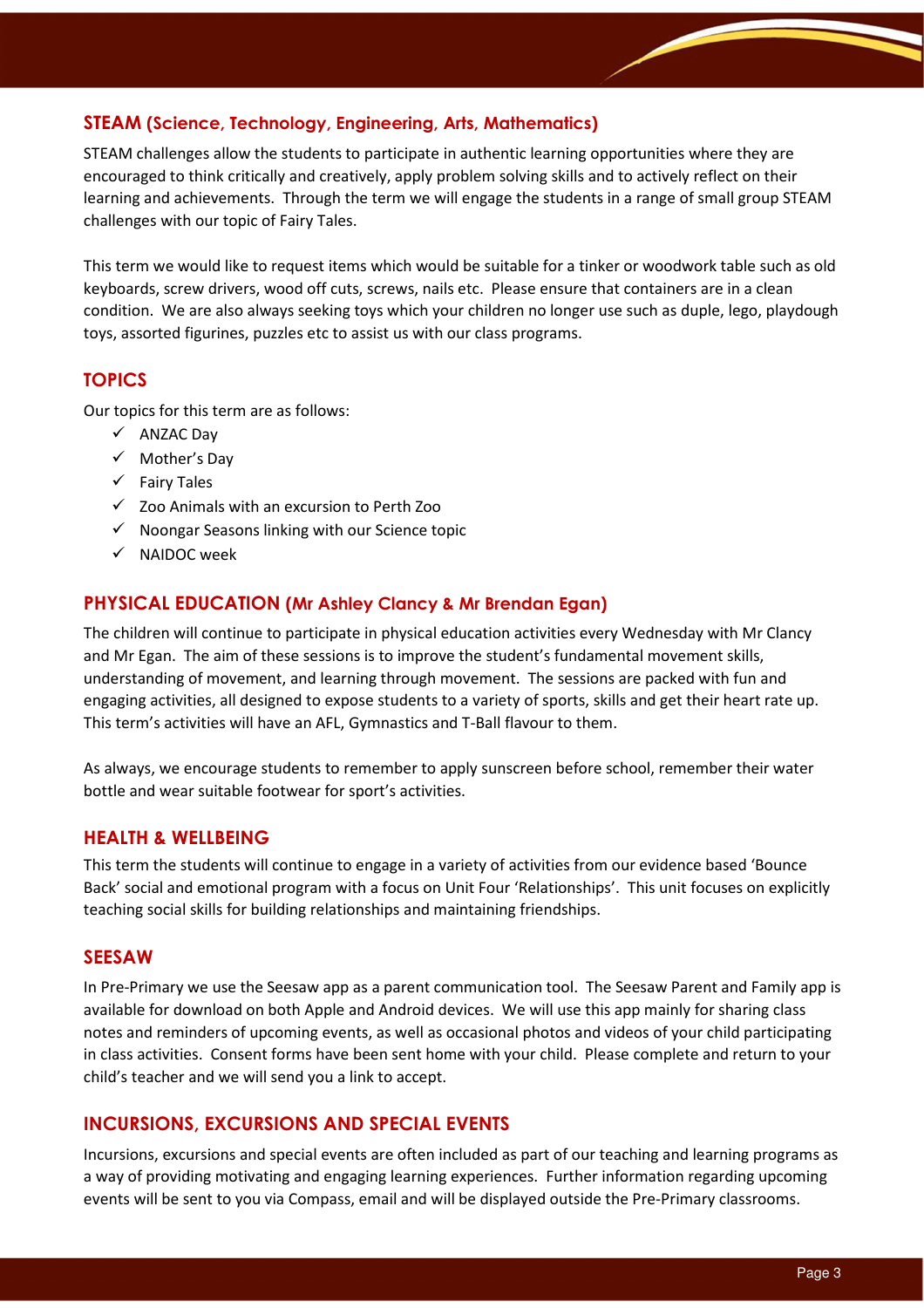## SUN SAFETY

Please ensure that your child comes to school wearing their school uniform, appropriate footwear (no thongs please) and their school hat. It is also recommended that your child has sunscreen applied prior to arriving at school. Sunscreen is available in all Pre-Primary classes and is offered by teachers during play times or you may wish to keep a roll-on sunscreen in your child's bag for them to access.

A spare change of clothes should be packed into your child's bag for them to change into if they happen to get wet participating in water play.

#### REMINDERS

- Pre-Primary playground is closed before and after school. Please exit the playground promptly upon collection of your child.
- For safety reasons school car parks are for staff only.
- If your child is absent, please remember to record this through Compass. If they arrive late to school or are being collected early please remember to go to the front office first to sign them in/out.
- Please remember to sign in using the SafeWA app using the QR code located at the classroom entrance.

## DIGITAL USERS AT SUBIACO PRIMARY SCHOOL

Safe and ethical digital use is a priority at Subiaco Primary School. On a daily basis, we show our students how to utilise technology in a safe and ethical way. Parent partnership in this journey is crucial. Online safety advice for parents from e-Safety Commission can be found here

https://www.esafety.gov.au/sites/default/files/2020-04/aus-global-parent-online-safety-advice\_1.pdf The Telethon Institute have developed Beacon – a cyber-safety educational app to keep parents up to date with trusted information to keep kids safe online https://beacon.telethonkids.org.au/

#### **COMPASS**

To avoid missing out on important information and permission forms, we urge ALL parents to access Compass through https://subiacops-wa.compass.education/ or the link on the Subiaco Primary School website under 'Quicklinks', or by downloading the 'Compass School Manager' app from the App Store or Play Store. Compass will allow you to:

- Monitor your child's attendance, and enter an explanation for absence or lateness
- Communicate with your child's teachers, and update your family contact details
- View school and class news feeds
- View the school calendar and school documentation
- Download and view your child's academic reports
- Book parent-teacher conferences
- Provide consent and payment for excursions ('Events')
- Pay contribution and other activity charges ('Course Confirmation/Payments')

#### SCHOOL TV - PARENT RESOURCE

School TV is an online resource that is available to our parents and publishes 10 editions per year. Current topics now on the website address issues that are relevant for children both in primary and secondary school settings including series on Mental Health, Cybersafety, School Survival, Healthy Body, Positive Parenting & Special Reports. Thank you to our P&C association for supporting this initiative and paying for the yearly subscription. To scan through what is available online visit https://subiacops.wa.schooltv.me/